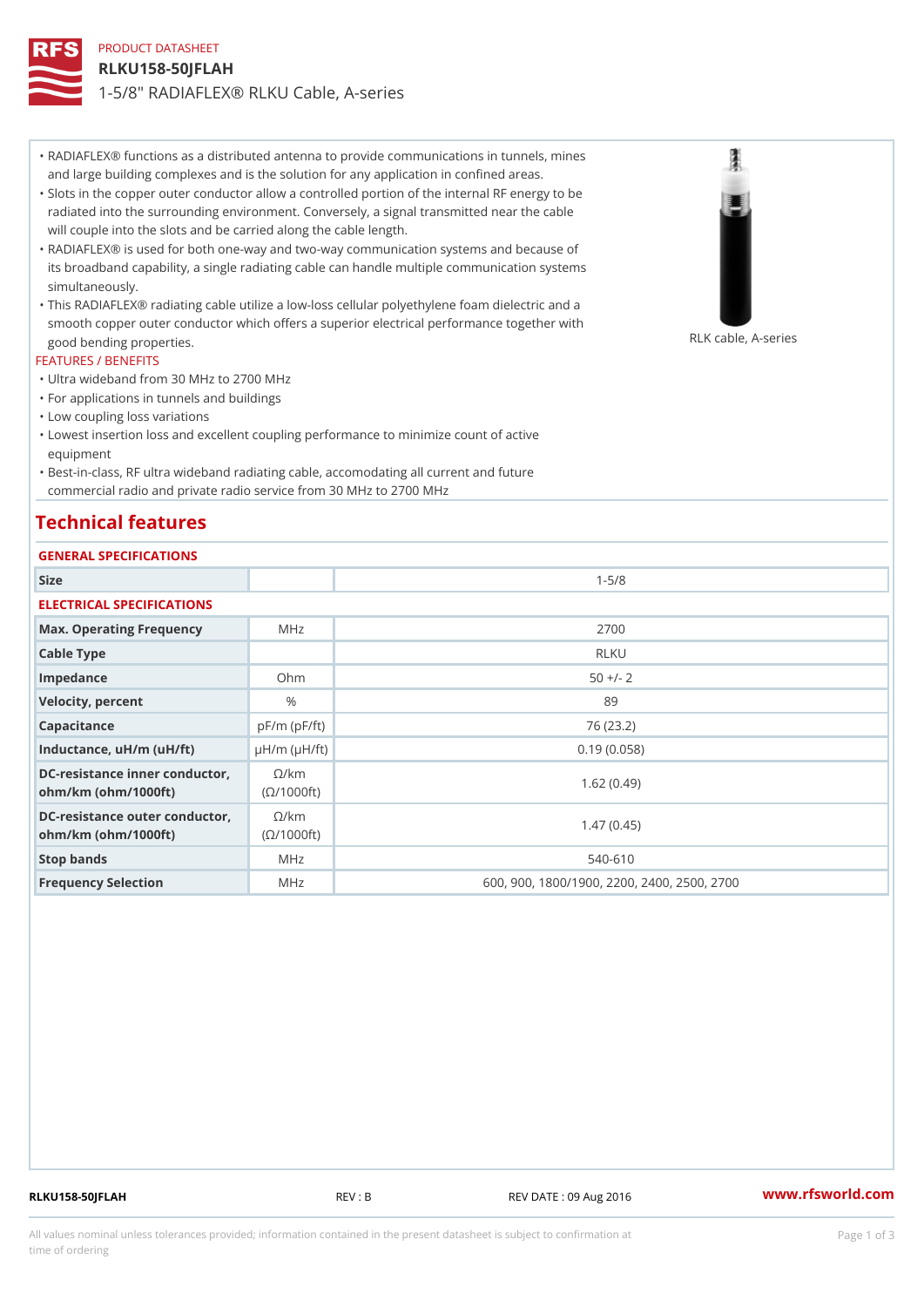# PRODUCT DATASHEET

RLKU158-50JFLAH 1-5/8" RADIAFLEX® RLKU Cable, A-series

| Jacket                                 |                              | J F L                                                                                                                                                                                                                                                                                     |  |  |  |
|----------------------------------------|------------------------------|-------------------------------------------------------------------------------------------------------------------------------------------------------------------------------------------------------------------------------------------------------------------------------------------|--|--|--|
| Jacket Description                     |                              | Halogen free, non corrosive, flame and fire retardant, low smoke<br>tape above outer conductor for lowest cable loss                                                                                                                                                                      |  |  |  |
| Slot Design                            |                              | Groups of vertical slots at short intervals                                                                                                                                                                                                                                               |  |  |  |
| Inner Conductor Material               |                              | Corrugated Copper Tube                                                                                                                                                                                                                                                                    |  |  |  |
| Outer Conductor Material               |                              | Overlapping Copper Strip                                                                                                                                                                                                                                                                  |  |  |  |
| Diameter Inner Conductor mm (in)       |                              | 17.6(0.69)                                                                                                                                                                                                                                                                                |  |  |  |
| Diameter Outer Conductormm (in)        |                              | 44.2(1.74)                                                                                                                                                                                                                                                                                |  |  |  |
| Diameter over Jacket Nommmal (in)      |                              | 48.2(1.9)                                                                                                                                                                                                                                                                                 |  |  |  |
| Minimum Bending Radius, Single<br>Bend |                              | 700 (28)                                                                                                                                                                                                                                                                                  |  |  |  |
| Cable Weight                           | $kg/m$ ( $lb/ft$ )           | 1.01(0.68)                                                                                                                                                                                                                                                                                |  |  |  |
| Tensile Force                          | $N$ ( $ b$ )                 | 1200 (270)                                                                                                                                                                                                                                                                                |  |  |  |
| Indication of Slot Alignment           |                              | Guides opposite to slots                                                                                                                                                                                                                                                                  |  |  |  |
| Recommended / Maximum<br>Clamp Spacing | m $({\it ft})$               | 1.5(5)                                                                                                                                                                                                                                                                                    |  |  |  |
| Minimum Distance to Wall mm (in)       |                              | 80 (3.15)                                                                                                                                                                                                                                                                                 |  |  |  |
| TESTING AND ENVIRONMENTAL              |                              |                                                                                                                                                                                                                                                                                           |  |  |  |
| Jacket Testing Methods                 |                              | Test methods for fire behaviour of cable :<br>IEC 60754-1/-2 smoke emission: halogen free, non corr<br>IEC 61034 low smoke<br>IEC 60332-1 flame retardant<br>IEC 60332-3-24 fire retardant<br>UL1666, ASTM E 662, NES711 and NES713<br>NFPA130 (ed. 2014) Ch.12 (NFPA70) via UL-1685/FT4/ |  |  |  |
| TEMPERATURE SPECIFICATIONS             |                              |                                                                                                                                                                                                                                                                                           |  |  |  |
| Storage Temperature                    | $^{\circ}$ C ( $^{\circ}$ F) | $-70$ to $85$ ( $-94$ to $185$ )                                                                                                                                                                                                                                                          |  |  |  |
| Installation Temperature               | $^{\circ}$ C ( $^{\circ}$ F) | $-25$ to 60 ( $-13$ to 140)                                                                                                                                                                                                                                                               |  |  |  |
| Operation Temperature                  | $^{\circ}$ C ( $^{\circ}$ F) | $-40$ to $85$ ( $-40$ to $185$ )                                                                                                                                                                                                                                                          |  |  |  |

RLKU158-50JFLAH REV : B REV : REV DATE : 09 Aug 2016 WWW.rfsworld.com